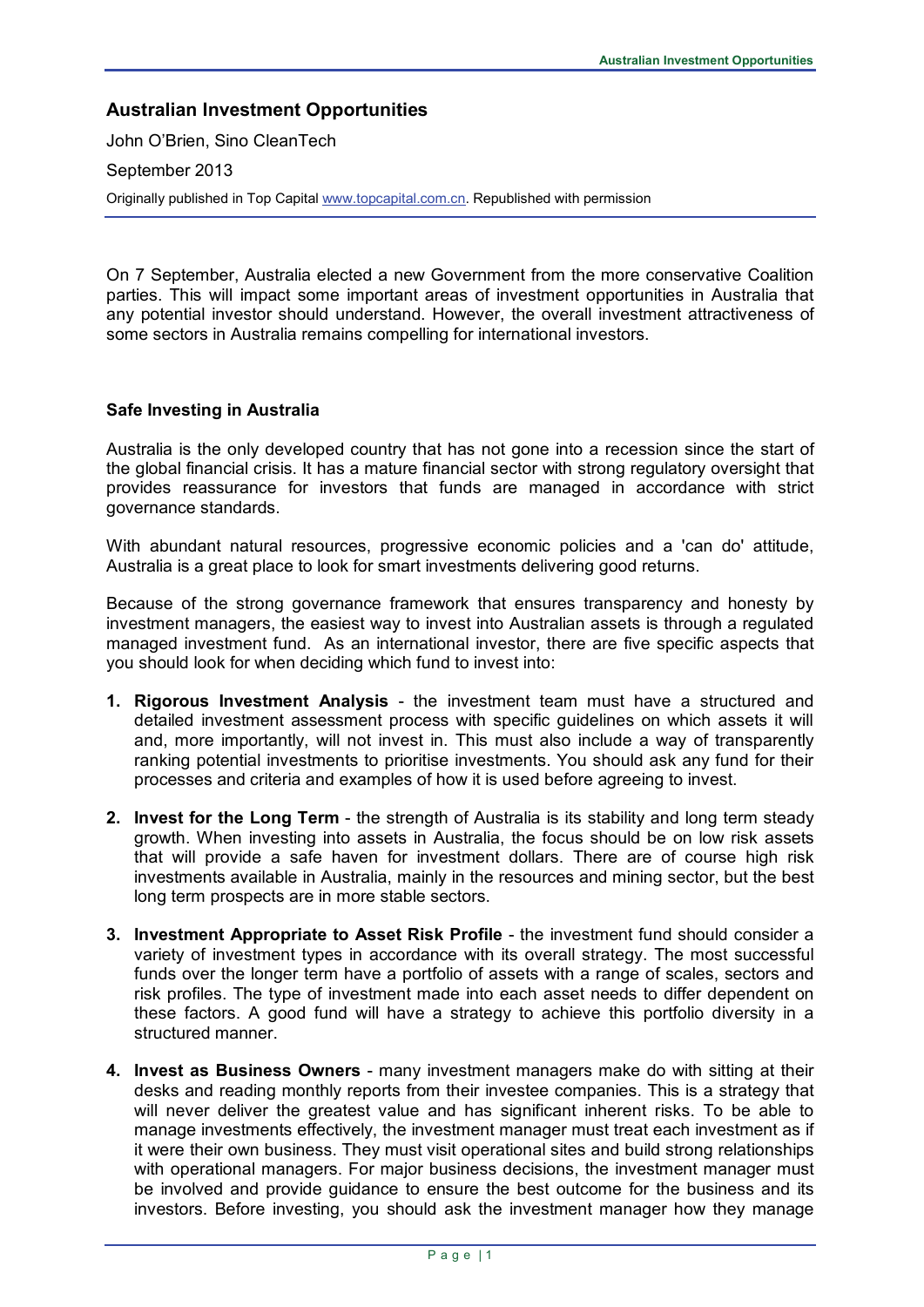their investments, how closely they are involved in major business decisions and to provide examples of how this works in practice.

**5. Open Communications** - Finally, it is essential that the fund managers are willing to have regular and open communications with all of the fund's investors. They should be happy to discuss at any time details of specific investments. Before investing, ask them for references of existing investors who may be able to provide you comfort on this aspect of the fund.

A recent change to the investment environment in Australia has been the introduction of a new visa class that enables Significant Investors to quickly access Permanent Residency. The Significant Investor Visa (Subclass 888) was introduced in November 2012 and allows easy access to Permanent Residency for anyone investing more than A\$5m in approved investments and holding the investment for at least 4 years. Applicants need only spend 160 days in Australia over the four years and the there is no age limit or need to pass a language test.

When looking at investment options, it is therefore also worth considering whether the fund is compliant with the rules of this visa to provide an option for residency if wanted. One thing to be careful of is some organisations profiteering from the visa application process. If you are looking to secure a visa, ensure that you research the options and where possible get any fees included in longer term relationships to ensure that you are being treated well.

### **Election Impacts**

The election of a new Australian Government always brings changes, just as is the case with a change in the leadership in China. The changes are usually fairly steady to avoid any unnecessary economic shocks but it is important to understand the subtle changes in direction before selecting where to invest. Combined with this, it is also essential to understand the overall macro-economic trends underway within a target country to ensure that investments are placed at the right point in the growth cycle of a sector.

Some key policy and economic trends in Australia are as follows:

- **Pro-investment Government** The Coalition Government was elected on the basis of being pro-investment and on looking to reduce the size of Government and increase the size of the private sector. This means that it will gradually introduce policies that will favour investors and investment funds making 2014 a good time to consider Australia as an investment destination.
- **Infrastructure Spend** Following the election victory, the new Government has promised to increase infrastructure spending to help stimulate economy and counter the impacts of the slowdown in the mining sector.
- **Agribusiness Issues** One area of investment that the Coalition Government does not favour so much is Foreign Direct Investment into agribusinesses. One of the Coalition partners is the party that represents farmers and they are worried about being bought out by foreign companies. The best way to invest in this thriving sector is therefore through a focussed investment fund based in Australia that will be considered to be a local investor.
- **Mining Slowdown** Australia has survived the global financial crisis almost entirely because of the strength of its resources sector and the ongoing strong demand for coal and iron ore primarily from China. However, the level of investment into new mines is rapidly reducing and the options for profitable mining investments are now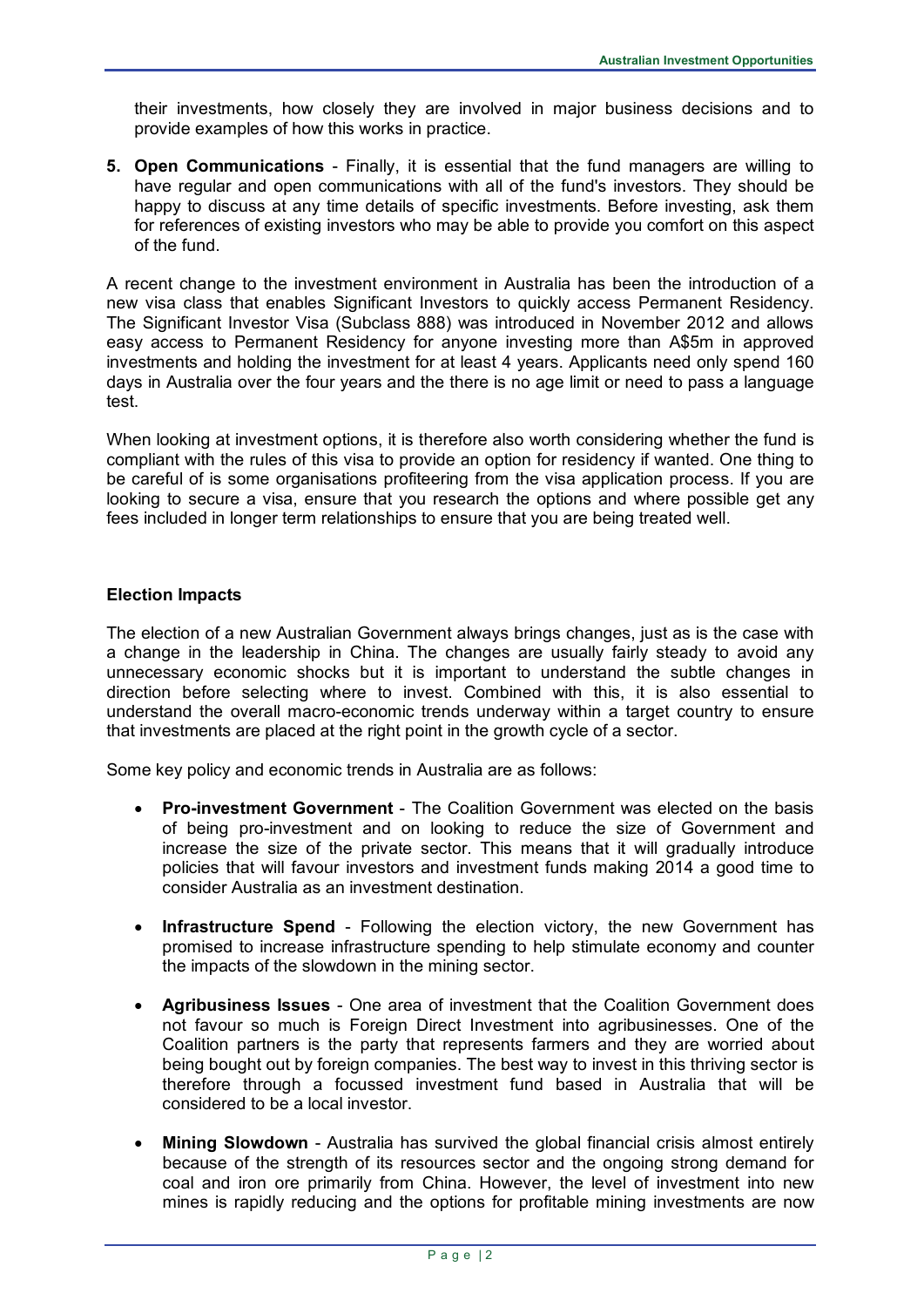less obvious. There are still some good projects being developed but the opportunities for international investors are now limited and far more speculative.

- **Currency Correction** The recent exchange rate change for the Australian dollar from nearly US\$1.10 back to US\$0.93 has had a significant impact on businesses in Australia. Exporting businesses that have been struggling with the high dollar are now more profitable and the importing businesses are now finding life harder. The forecasts are for the exchange rate to remain in the mid-90s so it is important to understand how this will impact any investment going forward and how that will differ from past profitability.
- **Strong Housing Market** The housing market in parts of Australia has been strong over the last year recovering from its flat returns over the previous few years. Much of this has been driven by increasing interest from international investors and is being maintained by the ongoing low official interest rate of 2.5%.
- **Cleantech Becoming Mainstream** Another important trend that is being driven by industry and households and is supported by Government is the growing acceptance of cleantech products and services as mainstream solutions. The primary driver of this is one of reducing costs, reducing wastes and being more efficient. Investment opportunities in cleantech include project and technology investments ranging from solar and wind farms through to light manufacturing and water treatment plants. All of these areas are growing rapidly and becoming standard solutions that are adopted widely.

### **Target Investment Sectors**

The sectors of Infrastructure, Property, Agribusiness and Cleantech each have strong growth profiles in Australia and contain some excellent investment opportunities.

- **Infrastructure**  Infrastructure for the resources sector has provided significant opportunities for new construction of large scale assets such as rail and ports over the last few years. Some of these projects continue despite the downturn in the mining sector. The new Government is also pushing new infrastructure investment into roads and broadband networks that is driving much of the non-mining economic activity. In addition, there are many opportunities for investment into water, waste, recycling and renewable energy assets, all of which are largely driven by Government policies aimed at reducing environmental impacts through the use of private sector investment. A recent example of an infrastructure investments have included FRV's \$50 million financing of its 20MW Royalla Solar Farm.
- **Property -** The Property sector in Australia offers niche investment opportunities and can provide solid returns if the investments are chosen carefully. There are opportunities that range from stable long term tenancies from Government tenants through to higher return opportunities for selected development projects. In its recent Investment Guide, RP Data forecast that property values are set to double over the next ten years in 263 suburbs around the country and the rental income will also double in almost 800 suburbs.
- **Agribusiness** Agribusiness investments in Australia are also an attractive proposition with the potential to increase production of high quality food produce to help feed the growing demands of the Asian market. The issues with foreign ownership present some hurdles but the fundamentals of the investment still remain strong. Recent examples of transactions in this sector include Australian Pastoral Fund securing \$180 million from Michigan Municipal Employees' Retirement System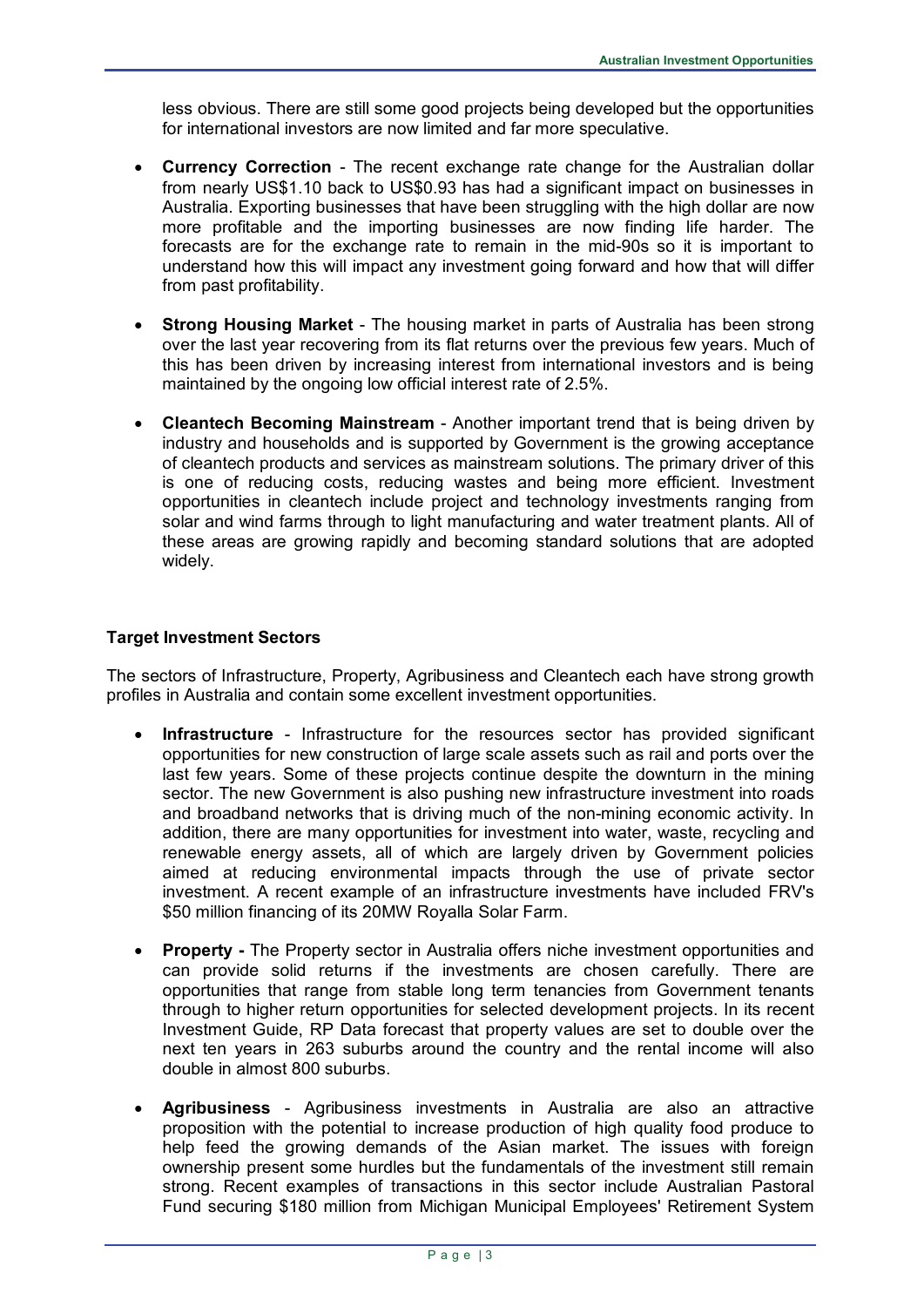to purchase large-scale cattle and sheep farms in the northern and eastern Australia and the US-based institution TIAA-CREF announcing its intention to buy 60 per cent of the PrimeAg Australia land and water portfolio for \$125 million.

• **Cleantech** - Finally the opportunity to invest into technology businesses, and in particular cleantech businesses, also has very good prospects. Where this type of investment can be particularly beneficial for international investors is when the investor is also able to provide access to new markets for the technology provider. For instance, many Australian cleantech companies recognise the potential of the Chinese market but many struggle to find a suitable local partner. At the same time, they are often seeking investment to help expand operations. A solution can be for a Chinese investor to provide the expansion capital and then also use the investor's connection to help with market entry. There are many cleantech companies in Australia that would benefit from this type of relationship and would be able to provide strong investment returns for their partners. Some of these companies are profiled below.

## **Cleantech Investment Opportunities**

Each year, the [Australian Cleantech Competition](http://www.cleantechcomp.com.au/) finds the country's best cleantech companies and helps them to find partners and investors to help their growth. The competition is funded by Government and has a focus on assisting the best companies to form global relationships. The Top 30 companies are each given extensive mentoring and the judges look at every aspect of the companies before deciding on the Finalists and the Australian Winner. The advantage for investors is that the companies have had this extensive due diligence completed on them by industry experts. Prospective investors are therefore able to bypass much of the preliminary due diligence if they have an interest in these companies.

This year investors are flying in to Sydney from China and Korea for the Awards ceremony and to meet with these leading companies. These groups see the companies as not only good potential investment targets but also companies that might benefit from expanding their market into the investors' home countries. Tsing Capital from Shangai, China's largest cleantech venture capital firm, will be attending and meeting the companies.

The eight Finalists for 2013 are:

- **[BluGlass Limited](http://www.bluglass.com.au/) (ASX:BLG)** BluGlass is a semiconductor company bringing to market a breakthrough in the LED lighting and solar industries called Remote Plasma Chemical Vapour Deposition (RPCVD). RPCVD is a revolutionary approach to the manufacture of group III nitrides which are essential components of millions of electronic and power devices.
- **[Elevare Energy](http://www.elevare-energy.com/)** An Australian power electronics company using its technology to make energy storage with batteries commercially viable reducing emissions and rising power prices. Solutions include community energy storage and the dSTATCOM that solves Power Factor Correction for commercial sites.
- **[Global Future Solutions](http://www.globalfuturesolutions.com/)** Global Future Solutions is an Australian biotechnology company producing environmentally safer products for the oil & gas, poultry, life sciences and sanitation industries. Its patented products address the potential contamination in these industries and have worldwide application. In particular, GFS MEGR 102 is an environmentally friendly fracking fluid designed to replace the toxic biocides currently used in the unconventional shale oil gas industry worldwide. This is one of the key issues opposing the unconventional gas industry. It is not only safe but more effective than currently used toxic fluids.